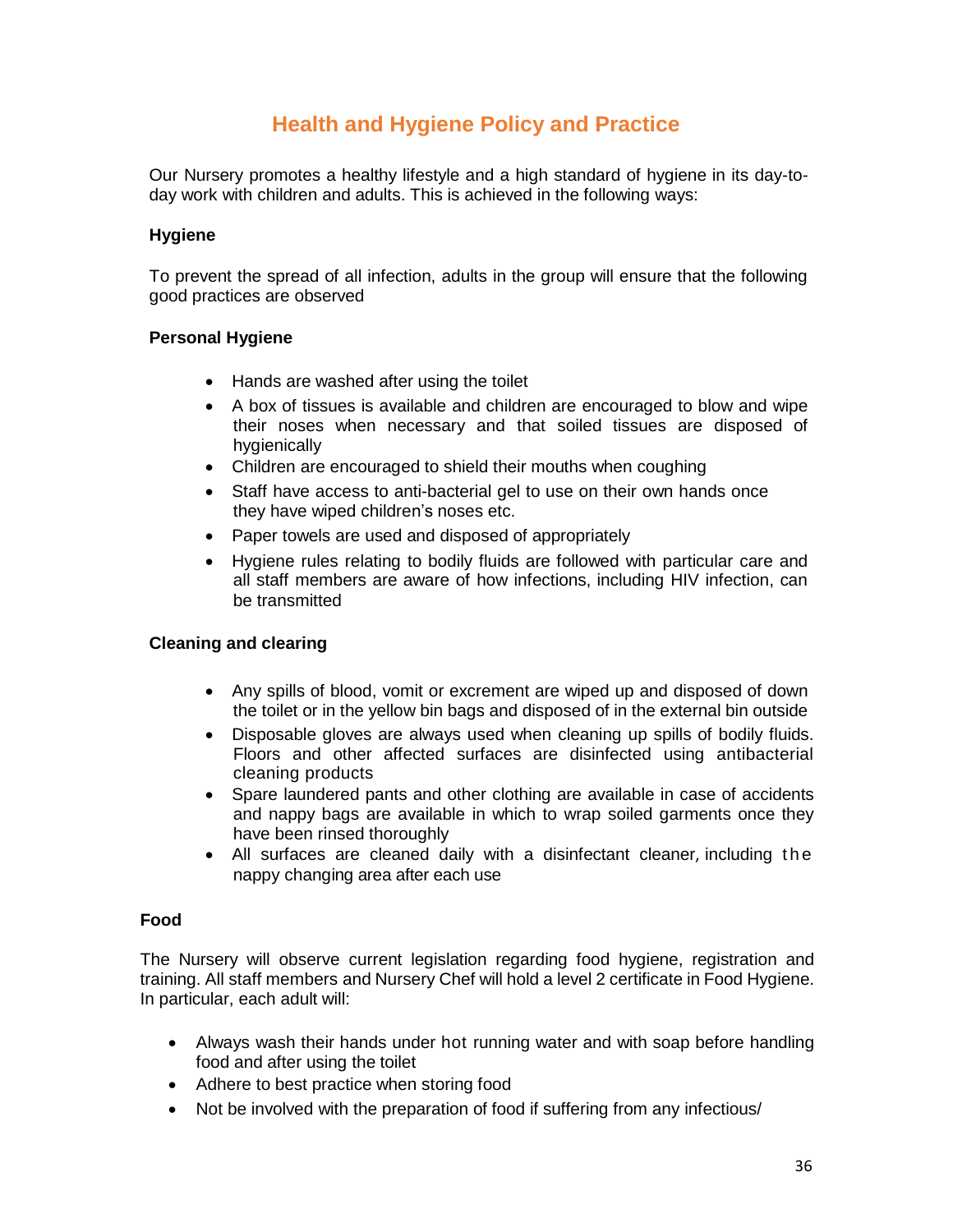contagious illness or skin trouble

- Never smoke anywhere in or around the Nursery premises
- Never cough or sneeze over food
- Use different cleaning cloths for kitchen and toilet areas
- Wash fresh fruits and vegetables thoroughly before use
- Use separate chopping boards for the preparation of foods
- Tea towels will be kept clean and washed between each shift
- All utensils will be kept clean and stored in a dust free place, e.g. closed cupboard or drawer
- Always wear a disposable apron, hair net and tie hair back when preparing food
- All staff will receive Food Hygiene Level 2 training

#### **Animals in the setting**

Children learn about the natural world, its animals and other living creatures, as part of the Early Year's Foundation Stage curriculum. This may include contact with animals, or other living creatures, either in the setting or in visits. We aim to ensure that this is in accordance with sensible hygiene and safety controls.

#### **Procedures**

- We take into account the views of the parents and children when selecting an animal to keep as a pet in the setting
- We carry out a risk assessment accounting for any hygiene or safety risks posed by the animal
- We provide suitable housing for the animal and ensure this is cleaned out regularly and is kept safely
- We ensure that the right food is offered at the right times
- We make arrangements for weekend and holiday care for the animal. We register with the local vet and take out appropriate pet care health insurance
- We make sure all vaccinations and other health measures, such as de-worming is up to date and recorded
- Children are taught correct handling and care of the animal and are supervised
- Children wash their hands after handling the animal and do not have contact with animal soil or soiled bedding
- Staff members wear disposable gloves when cleaning the housing or handling soiled bedding
- If animals are brought in by visitors to show the children, they are the responsibility of the Director
- The Nursery Manager/Deputy Manager carries out a risk assessment, detailing how the animal is to be handled and how any safety issues will be addressed

# **Visits to the farms**

- Before a visit to a farm a risk-assessment is carried out, this may take into account safety factors listed in the farms own risk assessment which should be viewed
- The outings procedure is followed
- Children wash their hands after contact with animals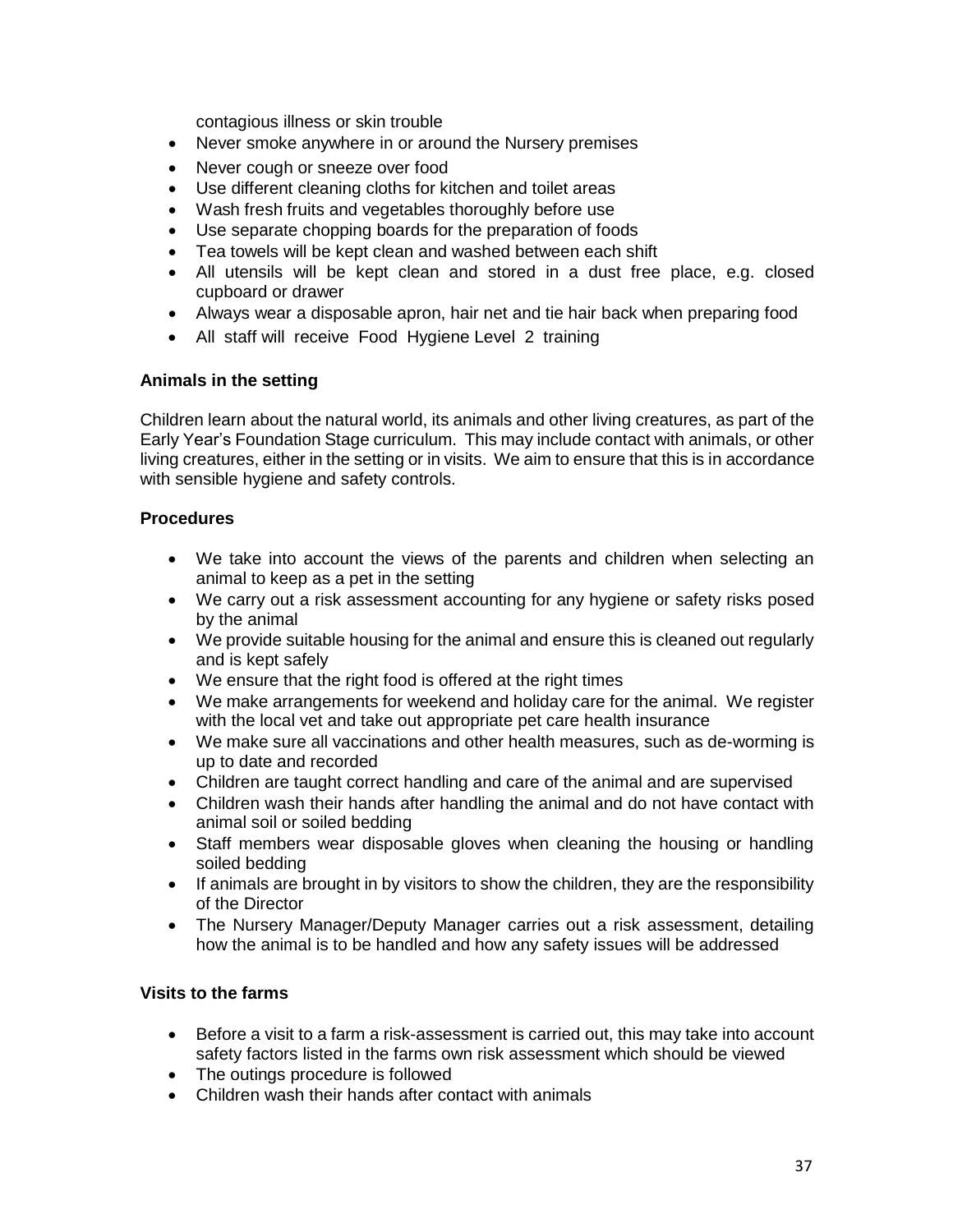Outdoor footwear worn to visit farms are cleaned of mud and debris and should not be worn indoors

#### **Health**

# **Outdoor Play**

Children will have the opportunity to play in the fresh air daily in the Nursery's own outside play area, the children will be allowed to free flow between the indoor and outdoor environment, when weather permits.

#### **Garden Guidelines**

- Check the garden is safe gates are secure before setting up
- Ride-on toys need to stay in designated areas
- Bikes may be scooted, balanced on, used in a variety of ways to improve physical skills/balance, and should be used appropriately at all times
- Correct staff/child ratio in garden at all times
- No touching fungus. Remove any if we know it to be poisonous
- No climbing on fences or outside of steps
- Children should not pick flowers, vegetables/fruit etc. indiscriminately, but can be picked for appropriate purposes, daisy chains, displays, gifts for helpers etc.
- A risk assessment should be carried out in adverse weather conditions to decide on the suitability of outside activities

#### **Food**

At Little Pumpkins Nursery, we provide a well-balanced diet; all food is freshly cooked on the premises. Menus are devised by the Nursery Chef and the Manager in conjunction with the Nursery staff to ensure that the children's nutritional needs are being met.

Children on special diets will be catered for but in exceptional cases parents may be asked to provide specific items, thus ensuring cultural needs and any allergy concerns are strictly addressed. We operate a system of colour coded plates i.e. red for dietary needs. All children are encouraged to taste a little of everything on their plates.

Drinks of water or milk will be provided throughout the day. Where appropriate, the children have free flow access to drinks, to allow the children freedom of choice and to ensure play is undisturbed.

When cooking with children as an activity, the adults will provide healthy, wholesome food, promoting and extending the children's understanding of a healthy diet.

#### **Oral Health**

This policy applies to Little Pumpkins Nursery including all staff members, volunteers and visitors at Little Pumpkins Nursery. (Please note that the term 'parents' also relates to carers and those with legal guardianship of children). Little Pumpkins Nursery strives to raise awareness of the importance of good oral health for children. These early years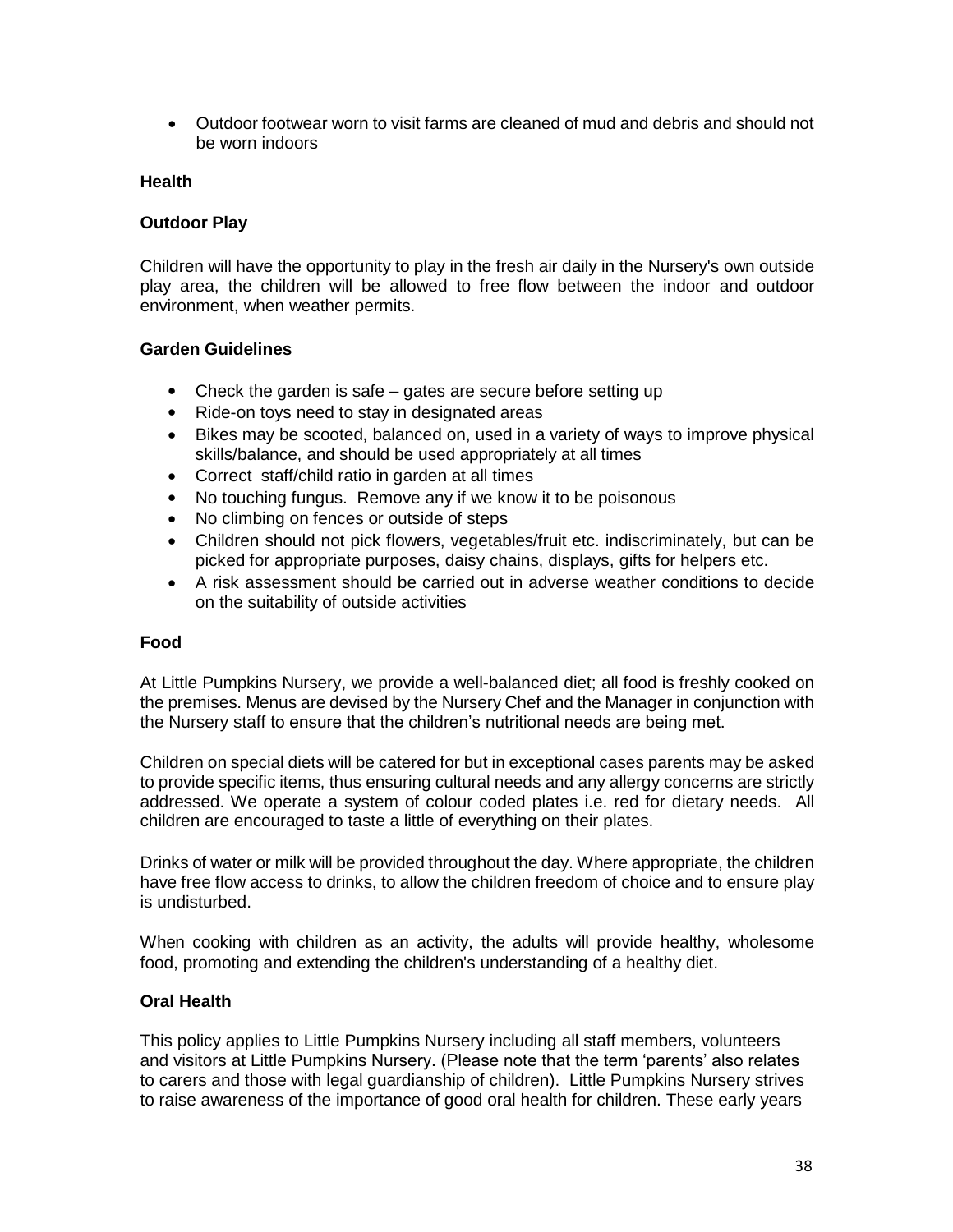for children are when positive routines are formed and subsequently carried through to adulthood. Promoting good oral health early on can therefore, have a productive impact on future outcomes.

Food/Snacks/Drinks:

- As much as possible, snacks provided for the children will be 'tooth friendly'
- Any food containing sugar will be restricted to mealtimes and will be provided on a basis that is deemed suitable and appropriate.
- Food and snacks will be varied and children will be encouraged to try new things.
- No fizzy drinks or juice will be served at the setting.
- Parents are asked to fill their children's water bottle with water only, (no juice, squash or fizzy drinks.) Fresh drinking water is available and accessible to children at all times.

Oral Health:

- Oral health will be promoted at the setting.
- Visits from dentists, hygienists or other professionals who can talk about oral health will be encouraged throughout the year.
- Displays will reflect the importance of good oral health.
- Parents will be provided with information on promoting good oral health.
- Good oral hygiene will be encouraged at all times.
- Children and parents will be encouraged to undertake a positive tooth brushing and oral health routine at home.
- Families will be encouraged to visit the dentist regularly (twice a year is recommended.)

Activity outline:

- Start by talking to the children about the importance of healthy teeth and how to look after them, share photos/magazine cut-outs of healthy teeth and what happens when teeth are not looked after
- Use mirrors so children can look at their own teeth
- Encourage the children to sort out different food in to groups of which are healthy and good for our teeth e.g. cheese and milk, and which are not good for our teeth e.g. sweets and fizzy drinks
- Use the toothbrushes and water to help clean small world animals such as the dinosaurs. Roll them in glitter or in play dough first and then talk about how hard it is to clean them, and to make sure you clean them to get all the bits off them just like we have to do with our own teeth
- Talk to the children about what you are doing and together demonstrate the most effective way to brush, don't forget to set the timer too, to make sure you brush for the full two minutes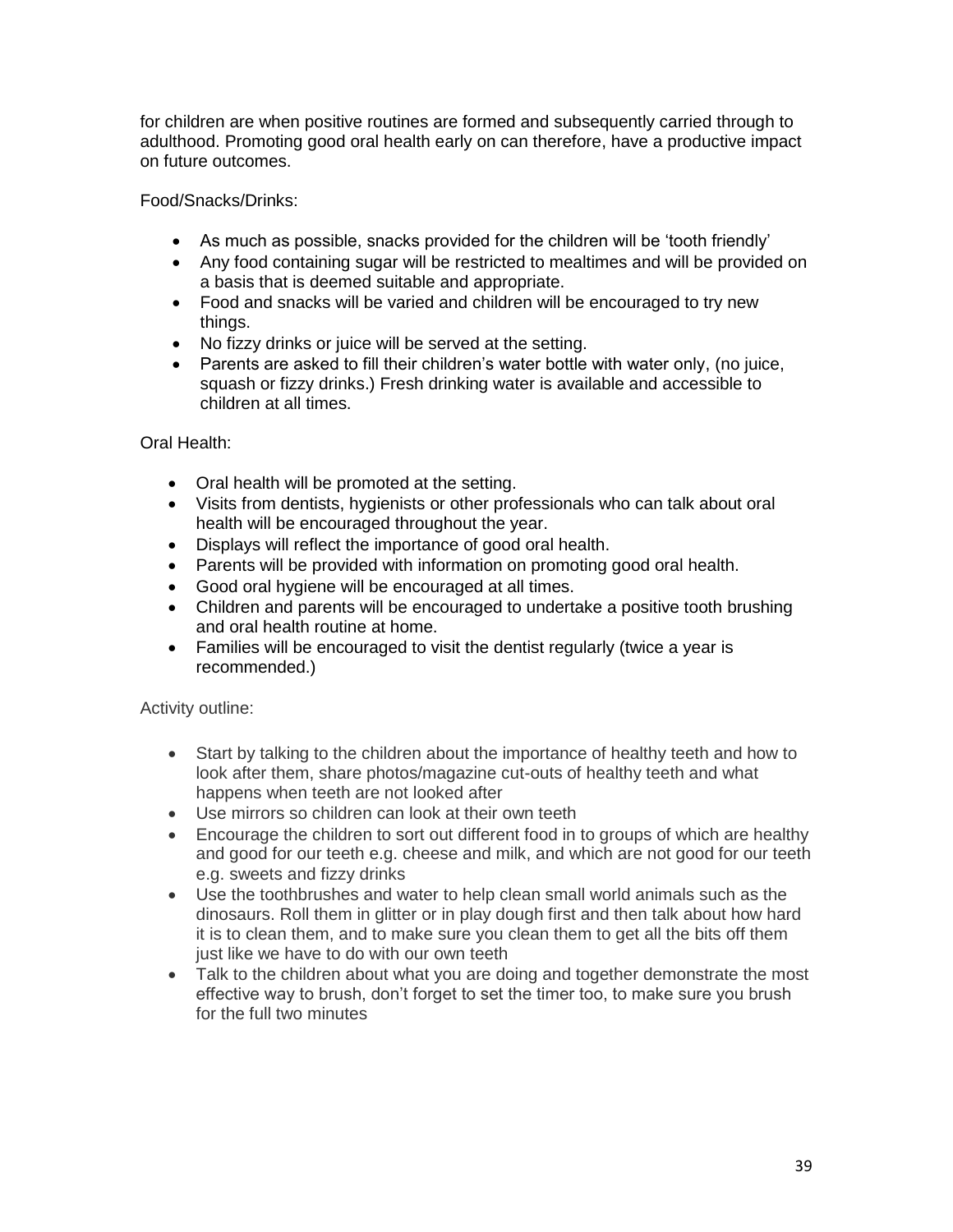Extension ideas:

- Share books about the dentist/looking after your teeth and stories such as Pepa Pig's Trip to the Dentist and Alan's Big Scary Teeth
- Share and sing songs about tooth brushing such as the **[Tooth Brushing Song](https://www.youtube.com/watch?v=Ku-ForS6G3I)  [by Blippi](https://www.youtube.com/watch?v=Ku-ForS6G3I)**
- Talk about and engage in role-play about going to the dentist.

# **Food Allergy Prevention**

#### **Admission**

On admission parents are asked to inform the Nursery of any allergies, medical conditions or cultural restrictions. All of this information is compiled onto alert sheets and is kept in the Nursery registers to ensure confidentiality is maintained. The alert sheets are available for the staff to view and check throughout the day. The Nursery Chef also has copies of any alert sheets so they are aware when preparing meals.

#### **Cooking activities and food tasting**

Before any cooking activity is planned alert sheets are checked to ensure suitability. Recipes should be adapted accordingly; for example, regular flour should be swapped for gluten free flour if a child has Celiac Disease. All ingredients will be displayed outside rooms on the day of the activity. This gives the parents the opportunity to discuss any concerns with the staff. All ingredients must be checked for possible allergens.

# **Snack time**

The children are offered milk or water and a variety of snacks such as fruits, bagel etc. If any child has an allergy to these items, an alternative must be offered. Snack times must be supervised at all times.

#### **Celebrations**

 allergies. If a cake is shop bought it must not contain any nuts. In the event of the child's birthday, if the parents wish to provide a cake for their child/ children they are advised to check with their child's/children's room Room Leader for any

#### **Illness**

A child returning to the Nursery after an absence due to illness must be well enough to return.

- Children must not be brought into Nursery if they have any types of infection or illness, e.g. chicken pox, diarrhea, a full list of illnesses which require exclusion can be found in the Nursery's Policy and Procedures handbook
- Any child found to be unwell with a suspected infectious illness will be sent home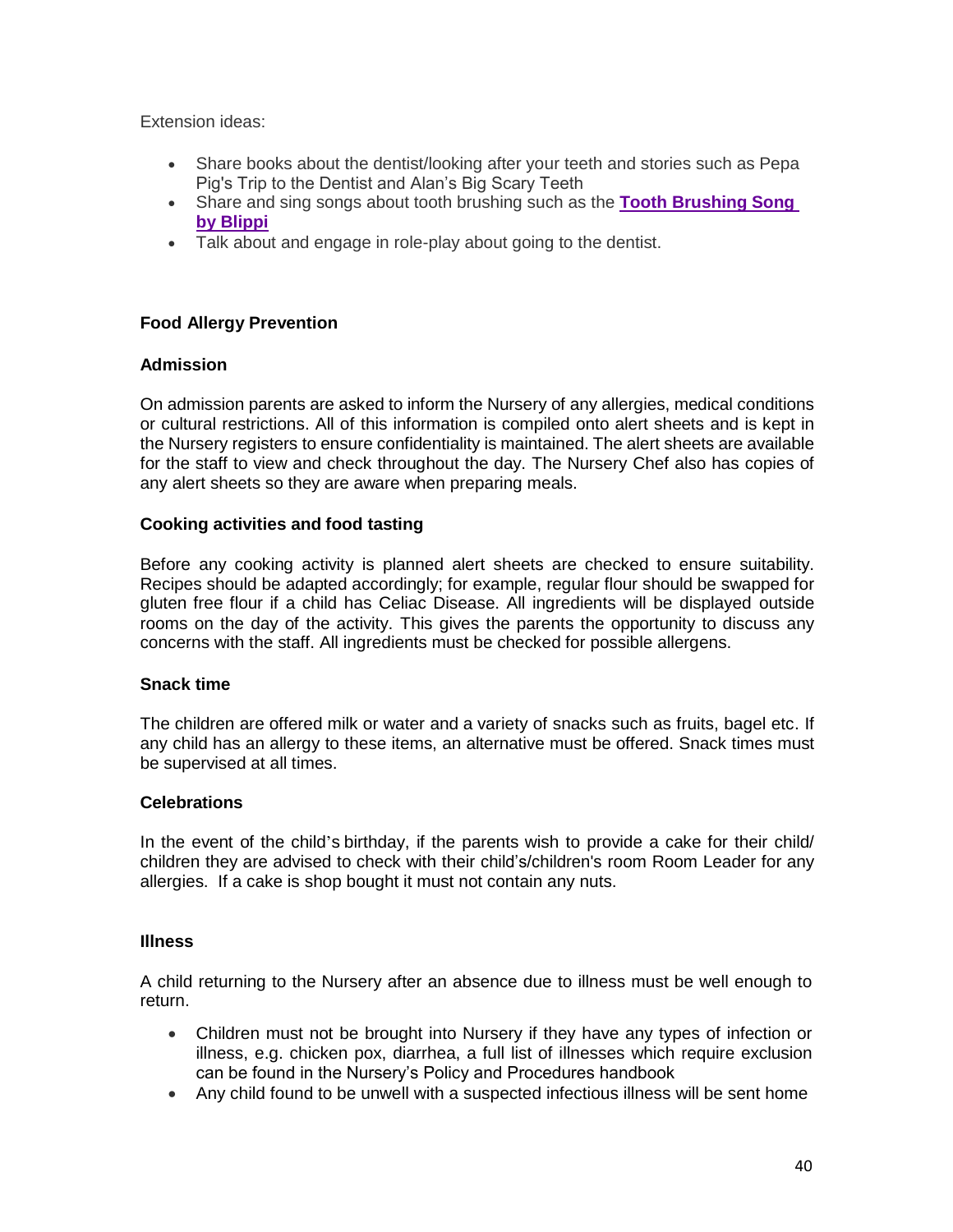- Parents must inform the Nursery if any child attending the Nursery is admitted to hospital for any reason
- The Nursery must then inform Ofsted depending on the situation i.e. COVID 19  $\bullet$
- There may be occasions when these exclusion times are extended due to regional outbreaks of contagious illnesses  $\bullet$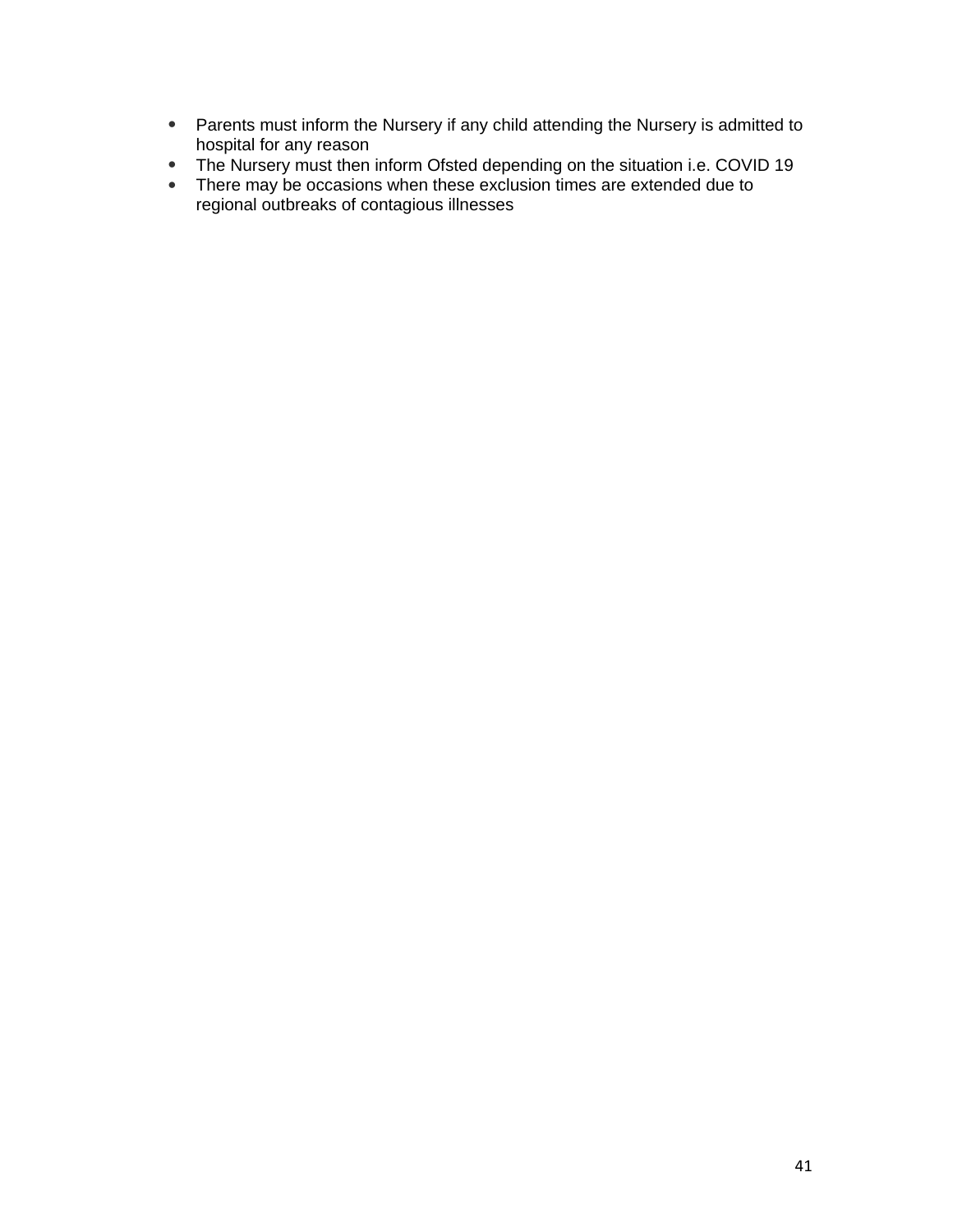**Please inform the Manager or Deputy Manager if your child has any of the following:**

| <b>Disease/Illness</b>               | <b>Minimal Exclusion Period</b>                                                                                                                                         |
|--------------------------------------|-------------------------------------------------------------------------------------------------------------------------------------------------------------------------|
| Chicken Pox                          | At least 5 days until the spots scab over                                                                                                                               |
| <b>Measles</b>                       | Minimum of 4 days from appearance of rash                                                                                                                               |
| <b>Mumps</b>                         | Until the swelling has reduced and in no case less                                                                                                                      |
|                                      | than 5 days                                                                                                                                                             |
| Rubella (German Measles)             | For 7 days after the rash has shown                                                                                                                                     |
| <b>Whooping Cough</b>                | For 5 days If treated with antibiotics, or 21 days if no<br>treatment. The child can return when doctor gives the<br>all clear                                          |
| Hand, Foot and Mouth                 | No minimal exclusion but may consider exclusion if<br>the child cannot cope with the Nursery day.<br>Symptoms include high temperatures and generally<br>feeling unwell |
| Diarrhoea and vomiting               | Until diarrhoea and vomiting has settled (child must be<br>free from diarrhoea and sickness for at least 48 hours<br>after the last bout of diarrhoea/vomiting).        |
| <b>Head lice</b>                     | None                                                                                                                                                                    |
| Impetigo                             | Until lesions have crusted/ healed or 48 hours<br>After starting antibiotics                                                                                            |
| Meningococcal Meningitis             | Contact CCDC for advice any action needed                                                                                                                               |
| Scarlet fever                        | 24 hours after starting antibiotics                                                                                                                                     |
| Slapped check (fifth disease)        | None                                                                                                                                                                    |
| Salmonella                           | Until diarrhoea and vomiting has settled (neither for<br>last 24 hours)                                                                                                 |
| Tuberculosis                         | CCDC will advise on action                                                                                                                                              |
| Threadworm                           | None                                                                                                                                                                    |
| <b>Tonsillitis</b>                   | None                                                                                                                                                                    |
| Gastro-enteritis, food<br>poisoning, | Until authorised by the doctor or District                                                                                                                              |
| Salmonellas, Dysentery               | <b>Community Physician</b>                                                                                                                                              |
| Poliomyelitis                        | See above                                                                                                                                                               |
| Typhoid fever                        | See above                                                                                                                                                               |
| Ringworm                             | None                                                                                                                                                                    |
| <b>Scabies</b>                       | Until first treatment has been completed                                                                                                                                |
| Conjunctivitis                       | None - however, the discharge needs to be<br>manageable – if there is an outbreak we may consider<br>exclusion.                                                         |
| $Covid - 19$                         | Please refer to the current guidelines from public health.<br>Also refer to our website.                                                                                |

Parents are asked to keep their children at home if they have any infection, and to inform the Nursery as to the nature of the infection so that the Nursery can alert other parents and make careful observations of any child who seems unwell. If a child develops any infection the minimal exclusion period must be followed

The Nursery will ensure that the first aid equipment is kept replenished at all times. A checklist is in place to ensure this happens on a frequent basis. Sterile items will be kept sealed in their packages until needed.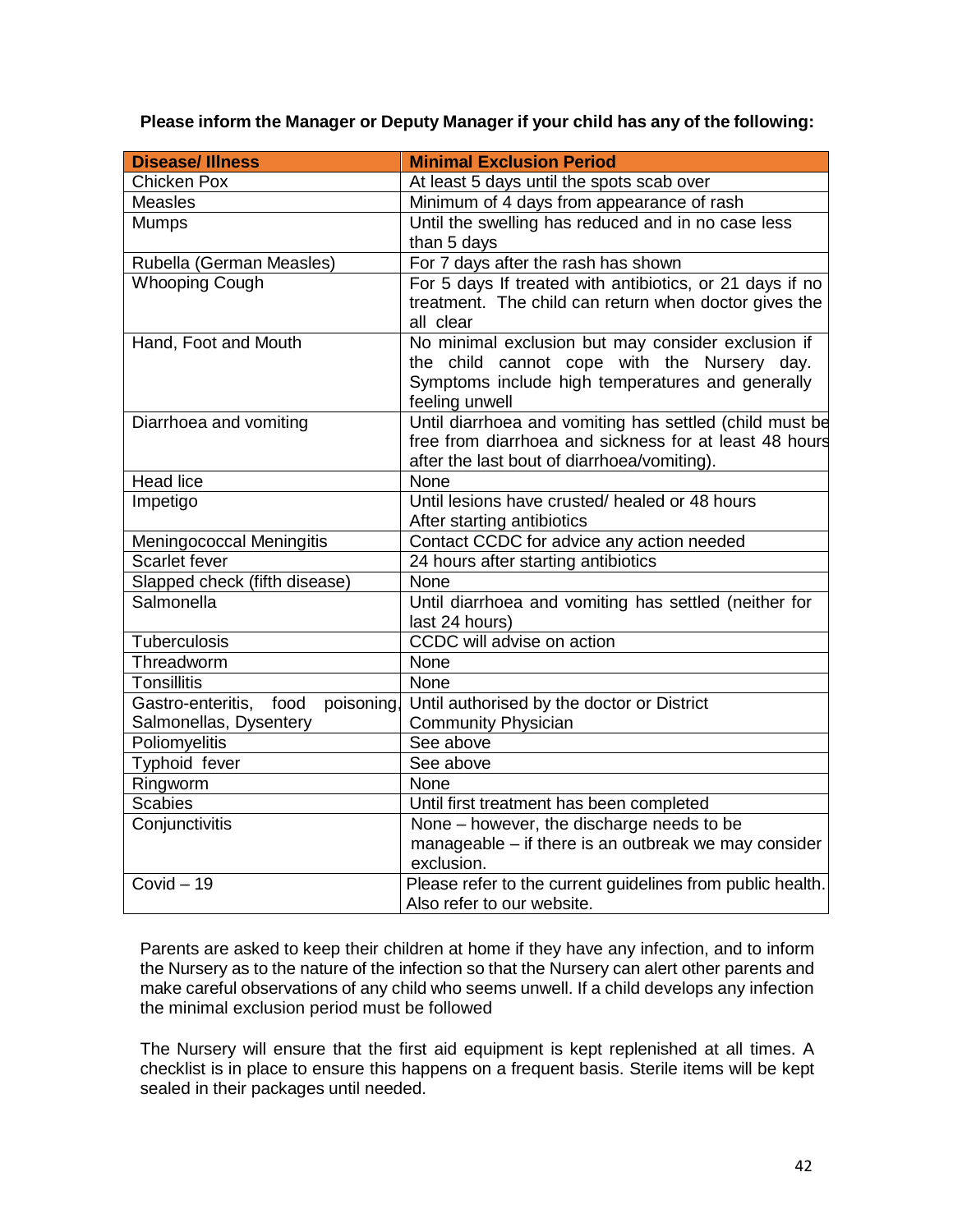If a child should become unwell while attending the Nursery every effort will be made to contact firstly the parent and then the person designated as emergency contact, to ask for the child to be collected. The child will be looked after and comforted by a member of staff until collection. Parents will be expected to collect their child as soon as possible. The child may return when they are well enough.

In an emergency situation, an ambulance will be called and one member of staff will accompany the child. Parents will be contacted and informed of the destination. If there is a food poisoning outbreak affecting 2 or more children, the Nursery will immediately inform Ofsted by either telephone or letter.

# **Medication Policy**

At Little Pumpkins Nursery, we promote the good health of children attending Nursery and take necessary steps to prevent the spread of infection. If a child requires medicine we will obtain information about the child's needs for this and will ensure this information is kept up-to-date.

When dealing with medication of any kind in the Nursery, strict guidelines will be followed.

# **Administration of Medication**

At Little Pumpkins Nursery, we recognise some children may need to take prescribed medication during the time they are attending the setting.

Parents are required to sign a medicine consent form giving written permission for medication to be administered. The form includes written instructions for dosage and frequency. All medication brought in to be administered must be prescribed by the child's G.P. and clearly labelled in the original container. All medication will be stored in the locked cabinet or in the fridge away from the children as required by the instructions on the medication.

Medication is only to be administered by the Manager or Deputy Manager and witnessed by a second staff member. The dosage and time will be checked by both staff and this is to be recorded immediately on the medication form. The medication form will be signed by the parent/carer on collection to prove they have been informed of administration.

In some cases, non-prescribed medication such as teething gel or homeopathic mixtures may be administered but at the discretion of the Manager and according to our medication procedure.

- The parent must be asked when the child had last been given the medication before coming to Nursery; this information will be recorded on the medication form. Similarly, when the child is picked up, the parent/carer must be given precise details of the times and dosage given throughout the day. The parent's signature must be obtained at both times.
- Prescribed medication is only administered by a Senior Management
- All medication administration is witnessed and countersigned by another staff member
- The medication container is checked by both staff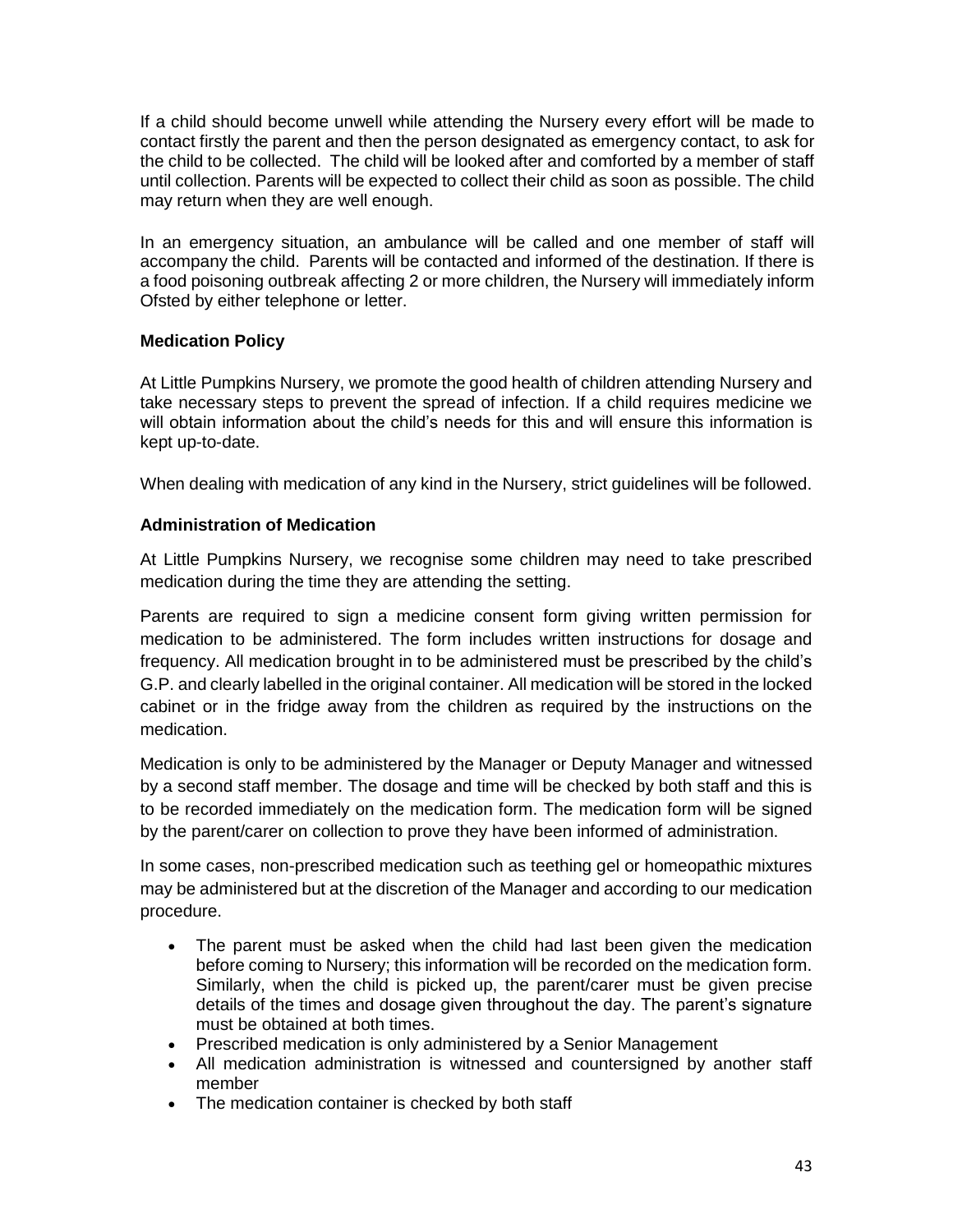- Only medication which is correctly labelled with the child's name and details and in the original box will be administered
- Staff will check that all details contained on the medication match the instructions given by parents on medicine form
- The Nursery will not administer a dosage that exceeds the recommended dose on the instructions unless accompanied by a doctor's letter
- Medication is administered in a positive manner
- Inhalers can be administered by the senior staff member in the room, again following all other medication procedures
- Parents who wish us to administer homeopathic mixtures or teething gel are advised that we would only give this if the child has already been given this at home and suffered no adverse reaction
- Medicine forms are official documents that need to be stored securely after use for many years
- Staff must have due regard for this and ensure names, dates, times, medication names and dosage are clearly and fully stated
- Any medication that needs to be stored in a fridge e.g. antibiotics, must be stored in one that either has a lock or is not in the children's rooms
- **Medication MUST NOT be stored in children's bags.**
- **All medications must be in their original containers, legible and not tampered with or they will not be given. All prescription medications should have the pharmacist's details and notes attached to show the dosage needed and the date the prescription was issued. This will all be checked, along with expiry dates, before staff agree to administer medication**

# **Non-prescription medication** *(these will not usually be administrated)*

- The Nursery will not administer any non-prescription medication containing aspirin
- If the Nursery feels the child would benefit from medical attention rather than nonprescription medication, we reserve the right to refuse Nursery care until the child is seen by a medical practitioner
- On registration, parents will be asked if they would like to consent to their child who is under 2 years of age being given liquid paracetamol (Calpol) or antihistamine (Piriton) in particular circumstances such as an increase in the child's temperature or a wasp or bee sting. This form will state the dose to be given, the circumstances in which this can be given e.g. the temperature increase of their child, the specific brand name or type of non-prescription medication and a signed statement to say that this may be administered in an emergency if the Nursery CANNOT contact the parent
- An emergency Nursery supply of fever relief (e.g. Calpol) and anti-histamines (e.g. Piriton) will be stored on site. This will be checked at regular intervals by the designated trained first aider to make sure that it complies with any instructions for storage and is still in date
- If a child under 2 years of age exhibits the symptoms for which consent has been given to give non-prescription medication during the day, the Nursery will make every attempt to contact the child's parents. Where parents cannot be contacted then the Manager will take the decision as to whether the child is safe to have this medication based on the time the child has been in the Nursery, the circumstances surrounding the need for this medication and the medical history of the child on their registration form. Giving non-prescription medication will be a last resort and the Nursery staff will use other methods first to try and alleviate the symptoms, e.g.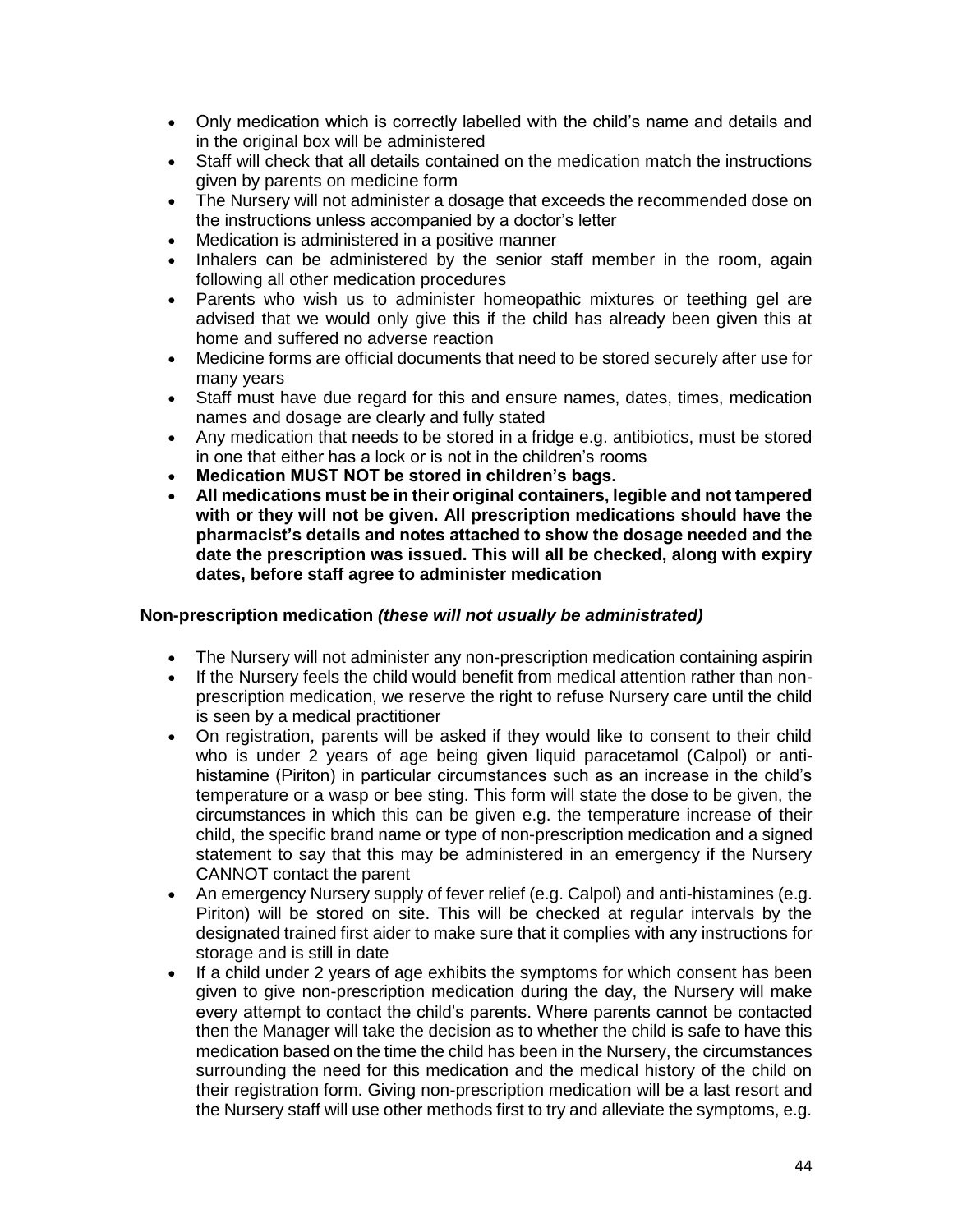for an increase in temperature the Nursery will remove clothing, use fanning, tepid cooling with a wet flannel. The child will be closely monitored until the parents collect the child.

- If a child under 2 years of age has a specific condition that requires 'Calpol' or 'Piriton' than it is the onus being on the parent to provide the medicine.
- Children of two years and above will not be given prescribed Calpol in the Nursery, unless accompanied with a note from your child's G.P, explaining the specific need to do so
- For any non-prescription cream for skin conditions prior written permission must be obtained from the parent and the onus is on the parent to provide the cream which should be clearly labelled with the child's name We will not apply body cream unless there is a specific medical need to do so.
- If any child is brought to the Nursery in a condition in which he/she may require medication sometime during the day, the manager will decide if the child is fit to be left at the Nursery. If the child is staying, the parent must be asked if any kind of medication has already been given, at what time and in what dosage and this must be stated on the medication form
- As with any kind of medication, staff will ensure that the parent is informed of any non-prescription medicines given to the child whilst at the Nursery, together with the times and dosage given
- The Nursery **DOES NOT** administer any medication unless prior written consent is given for each and every medicine

# **Injections, Pessaries, Suppositories**

As the administration of injections, pessaries and suppositories represents intrusive nursing, they should not be administered by any member of staff unless appropriate medical training is given to each member of staff caring for the child. This training would be specific for each child and not generic.

# **Children who have a long-term medical condition**

Inhalers will be kept in a secure place within each room and be in original containers and clearly labelled to indicate:

- Child's name
- Photo of the child
- Date of prescription
- Expiry date
- Dosage
- Any other relevant information

Epi pens will be stored securely in the Main Office with the relevant details. They will be stored in the office area so that the child's confidentiality is maintained. The information held will clearly identify what action needs to be taken when and after administering the epi pen.

A risk assessment is carried out for each child with a long-term medical condition that requires ongoing medication. This is the responsibility of the Manager and Key Person. Other medical or social care personnel may need to be involved in the risk assessment.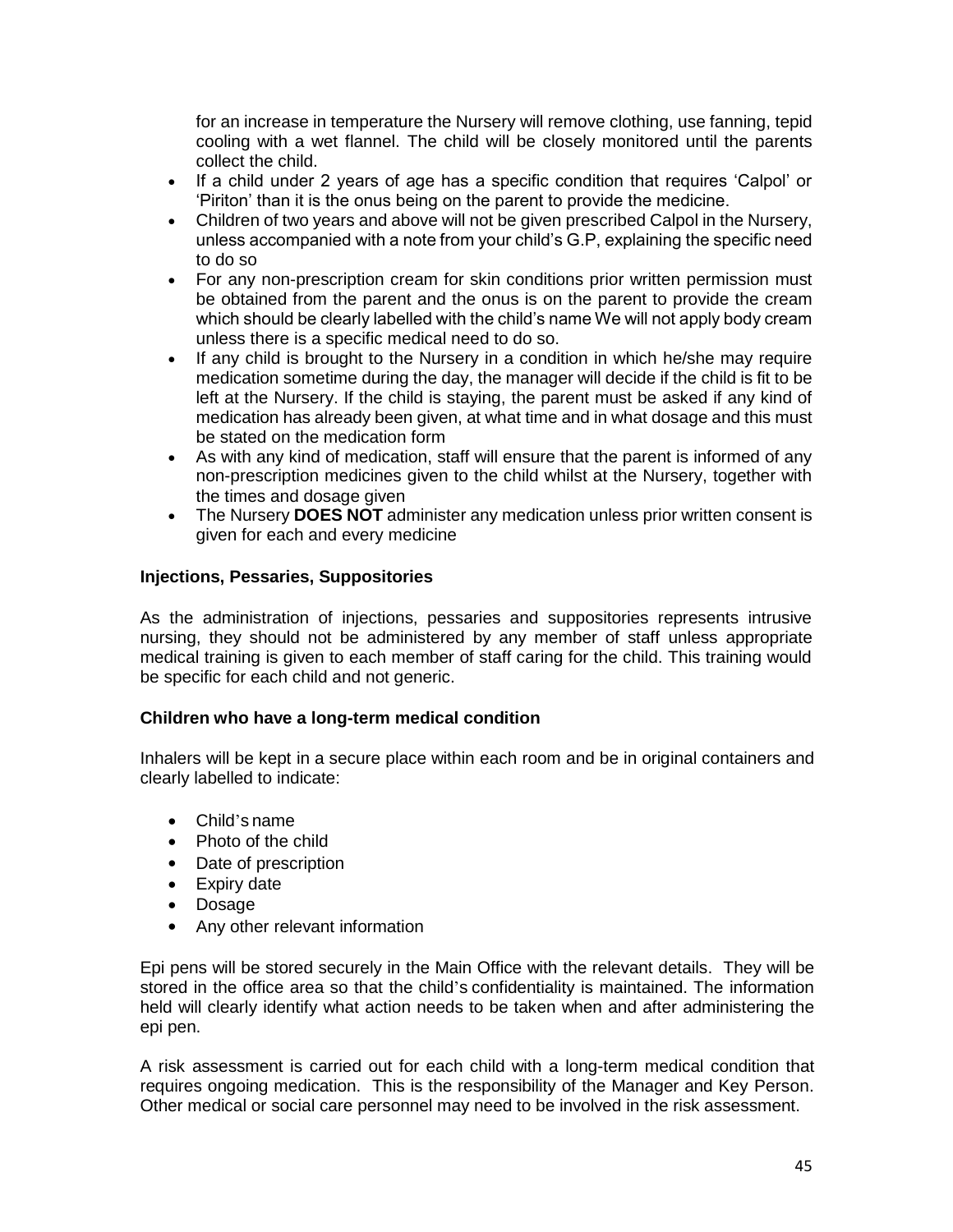Parents will also contribute to a risk assessment. They should be shown around the setting, understand the routines and activities and point out anything they think may be a risk factor for their child.

The training needs of the staff will be part of the risk assessment.

A health care plan will be drawn up for the child with the parent, outlining the Key Person's role and what information must be shared with other staff that cares for the child. The health care plan should include what to do in an emergency. This will be reviewed every six months

# **Staff Medication**

- Staff must inform their Manager if they have taken any medication, particularly if this is likely to affect their performance
- All medication will be recorded and if an emergency situation occurs, we will pass this information to the emergency services
- Staff who are taking long term medication must inform the Manager and a record of this will be placed on their staff file
- If long term medication can cause impairment of ability to perform work role, we may ask staff if we are able to discuss this with their GP
- Any staff medication must be stored according to the storage of medication procedure, the same as the children's

# **Information Sources**

- Parents will have the opportunity to discuss health issues with Nursery staff and will have access to information available to the Nursery
- The Nursery will maintain links with health visitors and gather health information and advice from the local health authority information services and/or other health agencies

# **Procedure to be followed in the event of an accident**

- 1. If a child or a member of staff has an accident they will receive first aid by the first aider only.
- 2. Gloves will be worn when dealing with blood or any other bodily fluids and then disposed of in the appropriate manner.
- 3. The wound will be cleaned with sterile cloths or a cold compress applied. No ointments will be applied.
- 4. If hospital attention is needed then the Manager, Deputy Manager or room Leader will make that decision and will take the necessary action to get that person to hospital.
- 5. If the accident has happened to a child the person in charge will inform the parents immediately.
- 6. An accident form will be completed and the accident will be recorded in the accident book. It will state the time it happened, the date, how it happened, first aid given and will be signed by two members of staff.